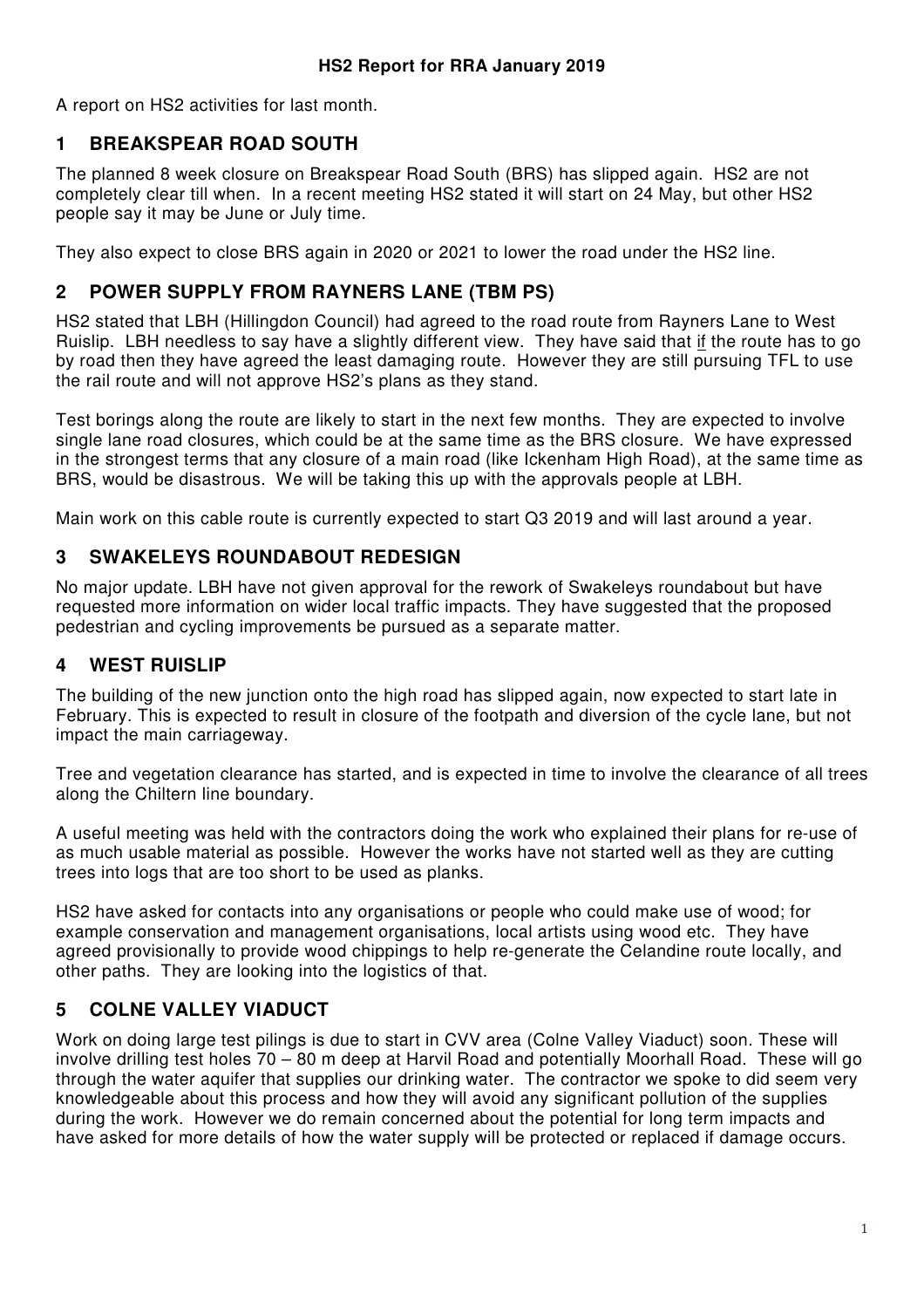This work is likely to need a lot of lorry movements – up to 300 per day starting in March. The contractor currently only has permission for 24 per day. Details of all lorry movement plans have been requested.

The work also proposes setting up compounds that will remain in place till they are needed for construction work in later years. We are challenging this.

The next CVV public event is expected to be in March or April, when the latest designs will be shown. We know from LBH that the timescale for this has also been slipping.

# **6 OTHER ISSUES**

### **6.1 Main construction**

HS2 say that main construction is still expected to start on 1<sup>st</sup> June. However I find this difficult to believe since so many of their current tasks are slipping including the design of the viaduct. Or there may be a cosmetic start, so they can announce it, but keep slipping.

# **6.2 Security vehicles**

HS2 are still investigating what data they can share with LBH about what their security patrols are getting up to.

#### **6.3 Mud on roads**

HS2 has responded verbally about the mud on BRS and said all contractors have been reminded of their responsibilities to keep mud off our roads. I have asked for a formal written answer.

# **6.4 HOAC**

HOAC (Hillingdon Outdoor Activity Centre) have stated that they plan to remain on their current site and operating as normal until the end of August 2019. From September 2019 they will still be operating as normal but HS2 will be starting to set up on and around site. This won't affect any activities but will affect the visual aspect of the HOAC site. From November 2019 they won't be running any mid-week group activity. Weekend opening will carry on as usual until they decide to start operating on the new site. From April 2020 they will be operating on the new Denham Quarry Site.

# **7 WORKSITE SCREENING**

HS2 are still resisting screening their worksites on Harvil Road and we are continuing to press for a better approach throughout the borough.

# **8 MEETINGS**

# **8.1 Liaison meetings**

I had one meeting with HS2 last month; with representatives of other local groups. There is traffic liaison meeting with LBH planned after this report is distributed.

# **8.2 Drop in sessions**

HS2 are running a number of drop-in sessions with HS2 and contractor staff as follows: February

 Monday 4, Ickenham library, 2pm to 5pm Friday 15, Harefield library, 2pm to 5pm Monday 25, Ruislip Manor library, 4pm to 7pm

March

 Monday 4, Ickenham library, 2pm to 5pm Friday 15, Harefield library, 2pm to 5pm Tuesday 26, Ruislip Manor, 2pm to 5pm

April